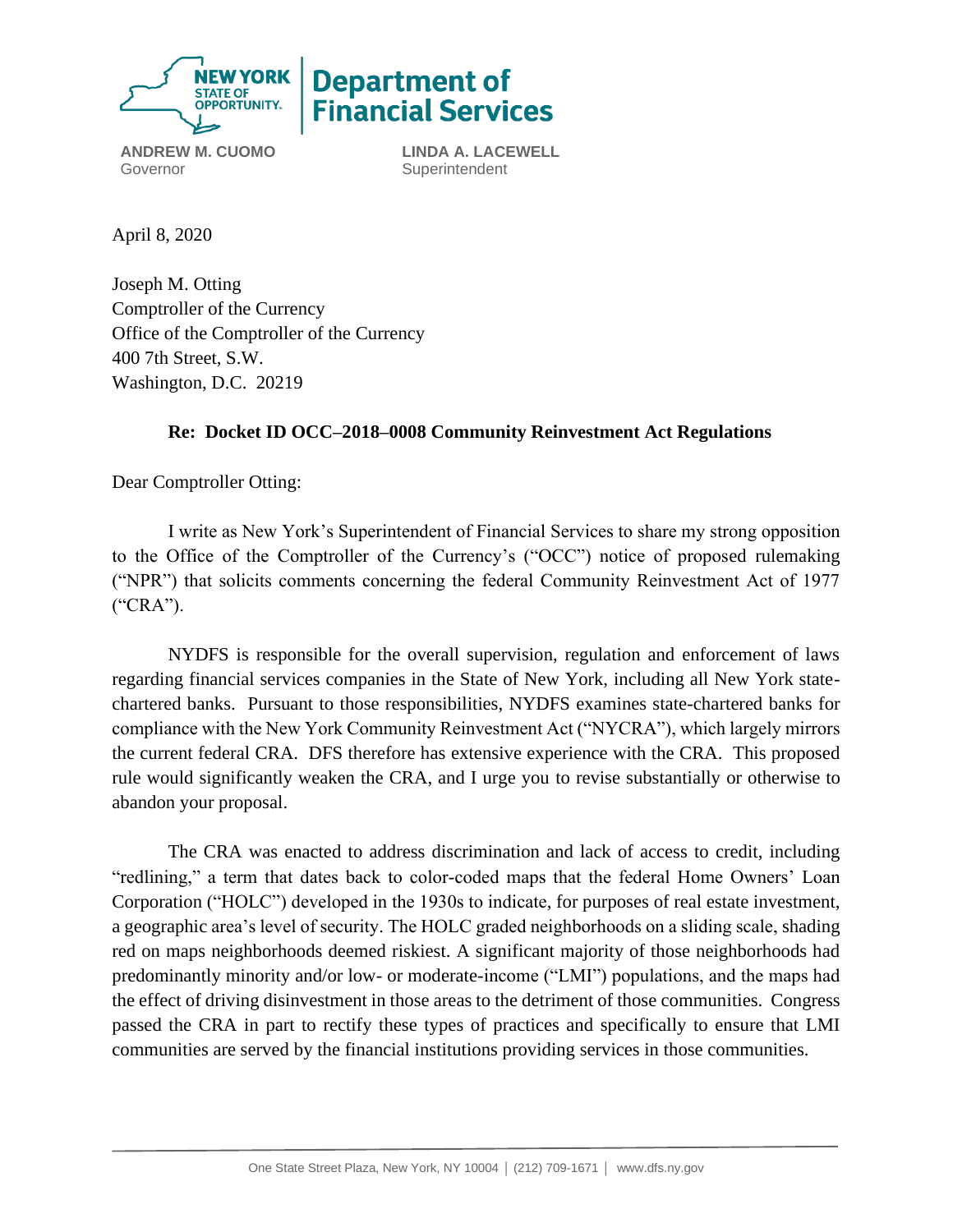Although the CRA has had a substantial positive impact on promoting affordable housing and investment, many LMI consumers and communities remain underserved. A recent study by the Federal Reserve Bank of Chicago found that historic redlining practices have had a significant and persistent negative impact on credit access and borrowing costs in LMI communities.<sup>1</sup> Despite improvements, those LMI neighborhoods continued to be characterized by lower home ownership rates and home values, as well as lower credit scores and credit access for consumers residing in those neighborhoods. These indicators emphasize the need for continued investment in such communities including through the CRA. $<sup>2</sup>$  In sum, now is not the time to weaken the CRA.</sup>

### **The NPR**

The CRA has empowered regulators to guard against unfair practices that too often discriminate against consumers based on race and geography, and constitutes a vital tool to maintain investment in underserved communities. However, many proposals in the NPR would lead to devastating impacts, and would further entrench discrimination and economic harm in those communities. As FDIC Board of Directors member Martin Gruenberg, who voted against issuing the NPR, stated, "The [NPR] is a deeply misconceived proposal that would fundamentally undermine and weaken the Community Reinvestment Act."<sup>3</sup>

## *Flawed Proposed Evaluation Framework*

The NPR would essentially reduce CRA evaluations to a single, dollar value comparison of banks' CRA-qualifying activities to deposits. On the one hand, a new CRA evaluation framework that adopts carefully tailored metrics to provide greater certainty and predictability in CRA evaluations could be beneficial for banks, consumers, community groups, and regulators. The misguided framework in the OCC's NPR, however, would undermine the history and purpose of the CRA by eliminating the importance of qualitative aspects of CRA evaluations, including measuring banks are responsive to the unique credit needs of the communities they serve. Indeed, the OCC acknowledges in the NPR that most stakeholders oppose, not support, a single metric CRA analysis.<sup>4</sup> Nevertheless, the OCC's NPR designates a single metric the dominant factor in its proposed evaluation framework. This wrongheaded approach would be harmful to already underserved communities.

<sup>1</sup> Daniel Aaronson, Daniel Hartley, and Bhashkar Mazumder, Federal Reserve Bank of Chicago, The Effects of the 1930s HOLC "Redlining" Maps, p. 30. Revised February 2019. Available online at: [https://www.chicagofed.org/publications/working-papers/2017/wp2017-12.](https://www.chicagofed.org/publications/working-papers/2017/wp2017-12)

<sup>2</sup> *Id.*

<sup>3</sup> Statement by Martin J. Gruenberg, Member, FDIC Board of Directors, Notice of Proposed Rulemaking, Community Reinvestment Act Regulations, December 12, 2019, p. 1. Available online at: <https://www.fdic.gov/news/news/speeches/spdec1219d.pdf>

<sup>4</sup> Community Reinvestment Act Regulations, 85 Fed. Reg. 1204, (proposed January 9, 2020) (to be codified at 12 CFR Parts 25 and 195), at 1207.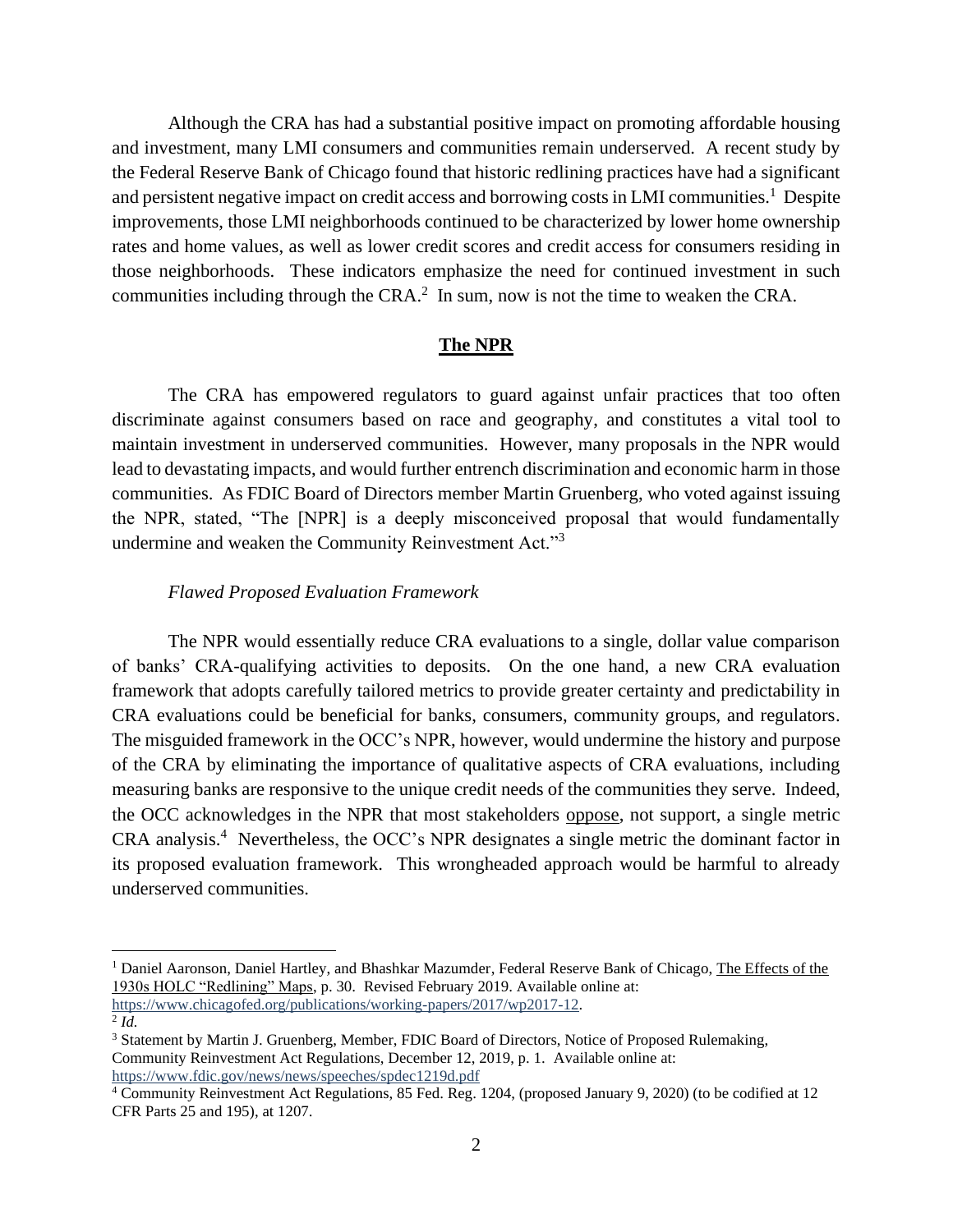The OCC's single metric CRA ratio would be the dollar value of banks' CRA qualifying activities (lending, community development investments, and community development services) divided by the dollar value of retail domestic deposits.<sup>5</sup> The NPR prescribes an 11 percent ratio for an outstanding CRA rating, 6 percent for satisfactory, 3 percent for needs to improve, and less than 3 percent for substantial noncompliance. These benchmarks would apply nationwide, without consideration for local conditions.

Sound community reinvestment principles cannot be relegated to a single nationwide formula. The OCC's flawed metric will not include a qualitative analysis of the impact that banks' activities have in local communities and will lead to dilution of banks' obligation to be responsive to the credit needs of those communities, including LMI areas, which have been a longstanding and important pillar of the CRA. Each community has its own character, composition, and needs. This single metric approach will substantially reduce the importance of considering those local credit needs to the detriment of individuals and families. The single metric will also incentivize banks to focus on large-dollar CRA activities to the detriment of complex and innovative smalldollar projects that are often more impactful. This focus will then serve to diminish banks' incentives to partner with local community development organizations, which have promoted credit access and opportunities in New York and throughout the United States.

Moreover, the OCC's ratio for ratings would rely on questionable data, particularly for the deposit measure to be utilized as the denominator of the single metric ratio. To this point, the OCC itself acknowledges this shortcoming, recognizing that deposit data has "limitations" in that banks do not currently report this data, and noting existing discrepancies in how banks record depositors' addresses.<sup>6</sup> The NPR expresses hope that data will improve "over time" and has issued a separate data request to collect additional deposit data.<sup>7</sup> A regulatory overhaul of this magnitude should not be based on a *hope* that the accuracy of critical data to be utilized in the new model will improve over time. Likewise, the new model should not be reliant on information not presented for public comment within the scope of the NPR.

Further, the selection of the benchmark numbers for ratings appears arbitrary. The NPR states that "the agencies believe" that the benchmark numbers fall within appropriate ranges. However, the NPR does not state how the numbers were determined, nor does it provide underlying analysis to support the numbers.

<sup>&</sup>lt;sup>5</sup> Although the NPR also provides for supplemental retail lending and community development tests, these tests are pass/fail, given significantly less weight, and appear unlikely to alter a bank's CRA rating from the results of the single metric ratio.

<sup>6</sup> 85 Fed. Reg. 1222.

<sup>7</sup> *See* Community Reinvestment Act Regulations; Request for Public Input, 85 Fed. Reg. 1285 (proposed January 10, 2020).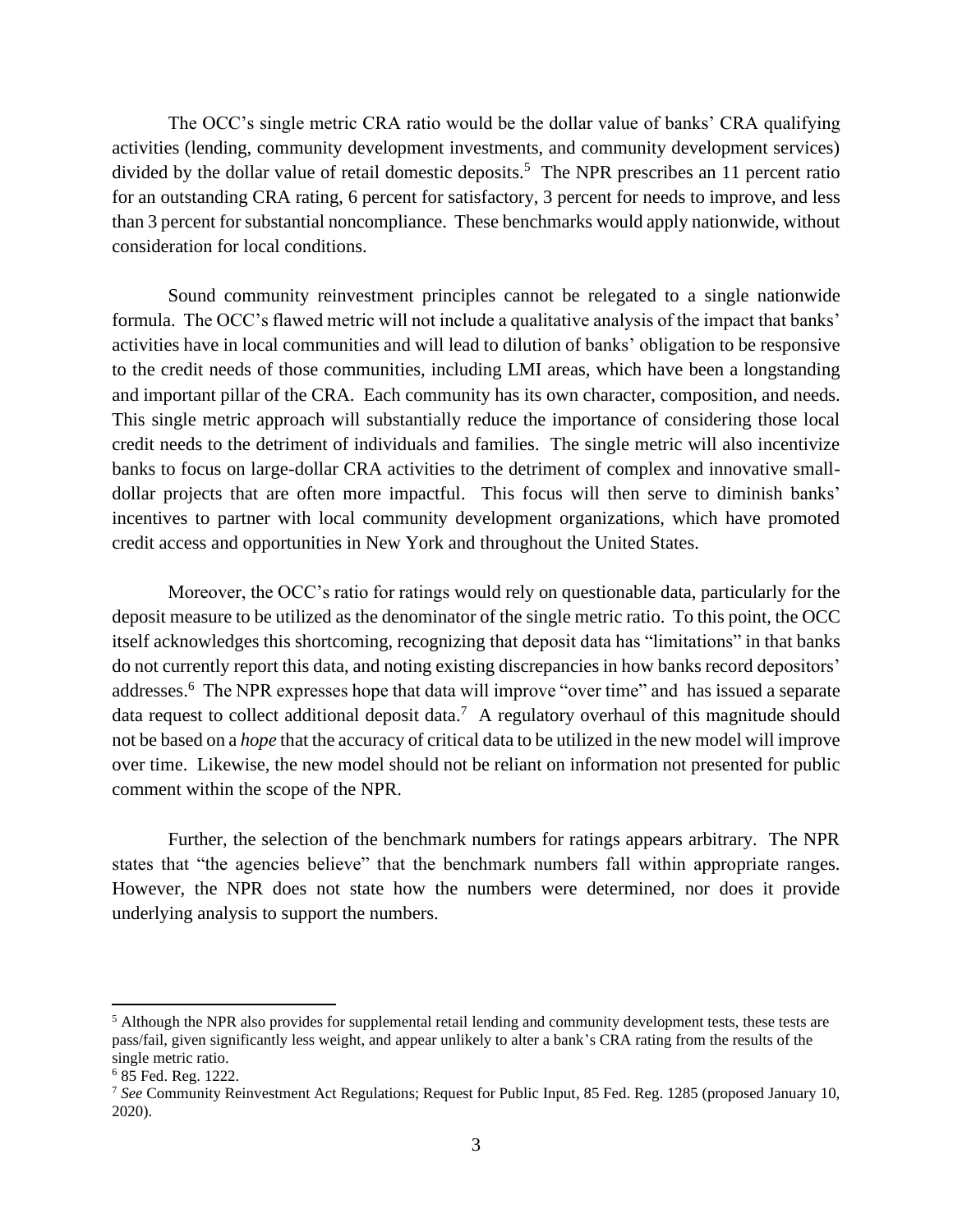Including carefully considered new metrics in CRA evaluations would be a positive step that could improve the transparency and clarity of the examination process. However, the OCC's flawed, unsupported formula risk undermining the statutory purposes of the CRA.

## *Detrimental Redefining of CRA Qualifying Activities*

The NPR would alter the scope of activities that qualify for CRA credit at the expense of low- and moderate-income individuals, families, and communities.

The NPR's proposal to eliminate consideration of the geographic distribution of loans could have a particularly detrimental impact on these communities. The NPR frames this change as an attempt to exclude activities that foster displacement, such as making loans to high-income borrowers in LMI census tracts. However, the consequence of this change will be that banks will not have an incentive to make *any* loans in LMI census tracts. This could have the perverse result of reducing access to credit in those areas—the very problem that the CRA was enacted to address. NYDFS shares the OCC's stated concern about displacement, but has addressed this problem directly by not providing NYCRA credit for loans that demonstrably foster displacement.<sup>8</sup> The OCC should reconsider this overbroad attempt to reduce displacement and instead adopt an approach, like that of NYDFS, that directly addresses displacement.

In addition, providing CRA credit for several new activities, as proposed in the NPR, will allow banks to improve their CRA ratings by making loans or investments which do not clearly positively impact low- and moderate-income communities. For example, under the new proposal, banks could receive CRA credit for funding infrastructure projects, hospitals, and athletic stadiums. Although some of these projects may be laudable, they fall outside the scope of the CRA's core purpose of helping LMI communities. Banks are already engaged in many of these activities in the ordinary course of business, and therefore providing CRA credit for these activities could remove banks' incentives to engage in other, more impactful activities that meet the credit needs of communities.

Moreover, the proposed rule would require the OCC to provide an illustrative list of activities that qualify for CRA credit. Although these disclosures arguably would improve the consistency and transparency of CRA evaluations, if implemented, it will be critical for the OCC to ensure that activities included on the list meet the CRA's core purpose of helping LMI individuals and communities.

<sup>&</sup>lt;sup>8</sup> Final Guidelines for Bank Lending to Multifamily Properties Under the Community Reinvestment Act, issued December 4, 2014.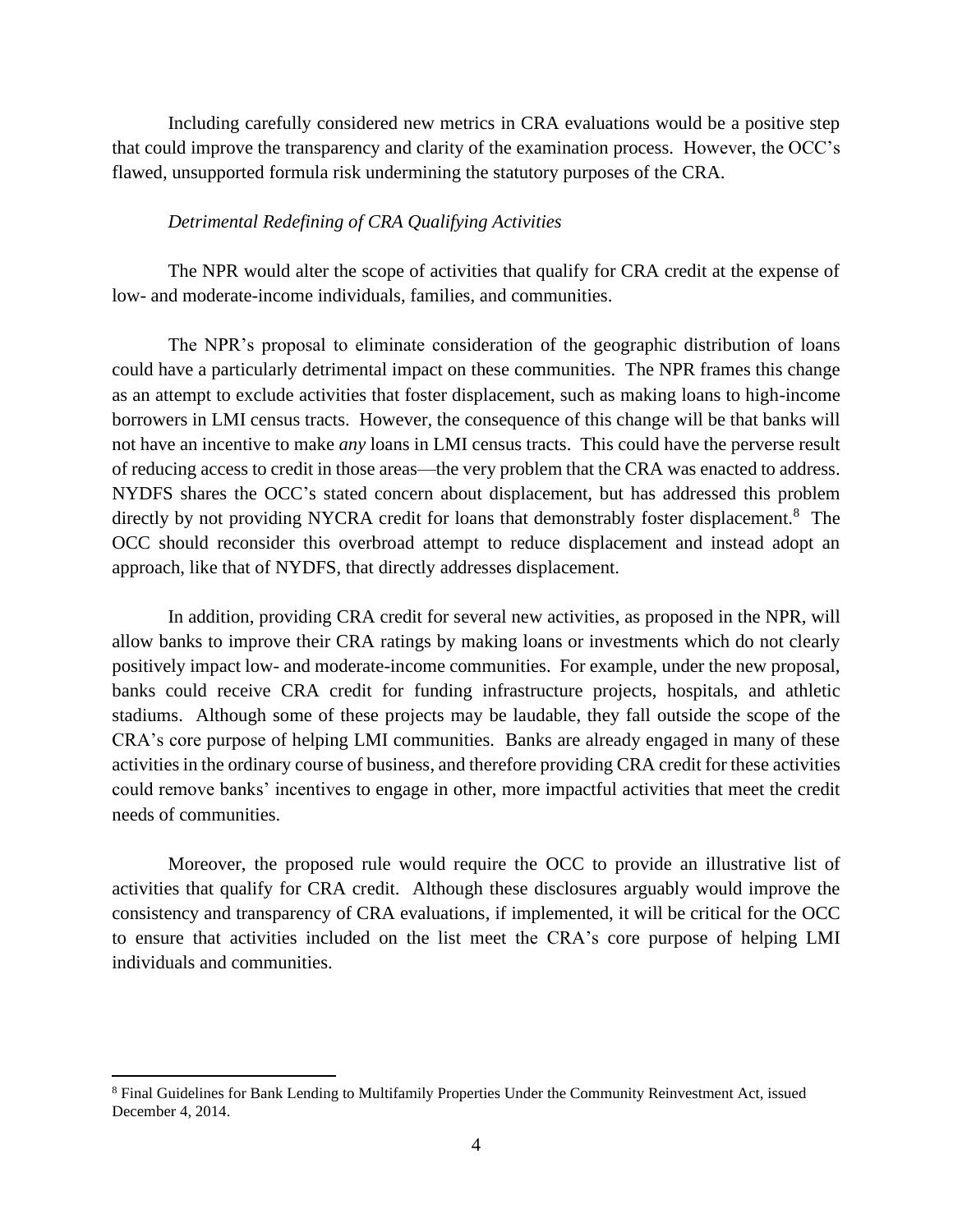### *Failure to Properly Evaluate Assessment Area Changes*

The NPR would continue the requirement that banks delineate assessment areas where they have a physical presence ("facility-based assessment areas") and add a requirement that banks delineate assessment areas where they have significant retail deposits ("deposit-based assessment areas"). A bank that receives 50 percent or more of its deposits from areas outside of its facilitybased assessment areas would be required to establish deposit-based assessment areas where it receives five percent or more of its total deposits.

NYDFS agrees that the definition of assessment areas could be updated to reflect changes in the delivery of retail banking services since the CRA regulations were last amended in 1995. However, changes should be made only after engaging in thoughtful, data-based analysis. The NPR's assessment area proposal suffers from the same questionable data and arbitrary selection of benchmarks as its single metric proposal. The OCC did not rely on existing deposit data to create this framework and therefore has not provided any information regarding how many banks would be impacted or how many new facility-based assessment areas would be created by the rule. The NPR also fails to address how these new assessment areas would benefit LMI communities, if at all. This lack of information could lead to a host of unintended consequences. The NPR acknowledges this problem, stating, "[i]t is difficult to accurately quantify these aspects of the proposed rule with the information currently available."<sup>9</sup> This is no way to engage in significant rulemaking, and the OCC should conduct further analysis, based on actual data, before proceeding with this proposal.

## *Reduced Importance of Branches in CRA Evaluations*

Bank branches remain critical to serving communities' needs, particularly LMI communities. Studies show that branch closings result in a decline in local credit supply that is concentrated in low-income and minority neighborhoods.<sup>10</sup> Although the NPR claims to preserve the importance of bank branches in CRA evaluations, it will likely have the opposite effect.

The current CRA regulations include a separate service test under which regulators evaluate the distribution of banks' branches among census tracts of varying income levels, with a particular focus on how branches serve LMI communities. A recent student by the Federal Reserve Bank of Philadelphia confirmed that the CRA has helped ensure branches remain in LMI areas.<sup>11</sup> The NPR's proposed evaluation framework would eliminate this separate test and instead include

<sup>9</sup> 85 Fed. Reg. 1237.

<sup>&</sup>lt;sup>10</sup> Hoai-Luu Q. Nguyen, Do Bank Branches Still Matter? The Effect of Closings on Local Economic Outcomes. December 2014. Available online at: [http://economics.mit.edu/grad/hqn/research.](http://economics.mit.edu/grad/hqn/research)

<sup>&</sup>lt;sup>11</sup> Lei Ding and Carolina Reid, The Community Reinvestment Act (CRA) and Bank Branching Patterns, Federal Reserve Bank of Philadelphia, Working Papers, WP 19-36, September 2019, [https://www.philadelphiafed.org/-](https://www.philadelphiafed.org/-/media/research-and-data/publications/working-papers/2019/wp19-36.pdf) [/media/research-and-data/publications/working-papers/2019/wp19-36.pdf](https://www.philadelphiafed.org/-/media/research-and-data/publications/working-papers/2019/wp19-36.pdf)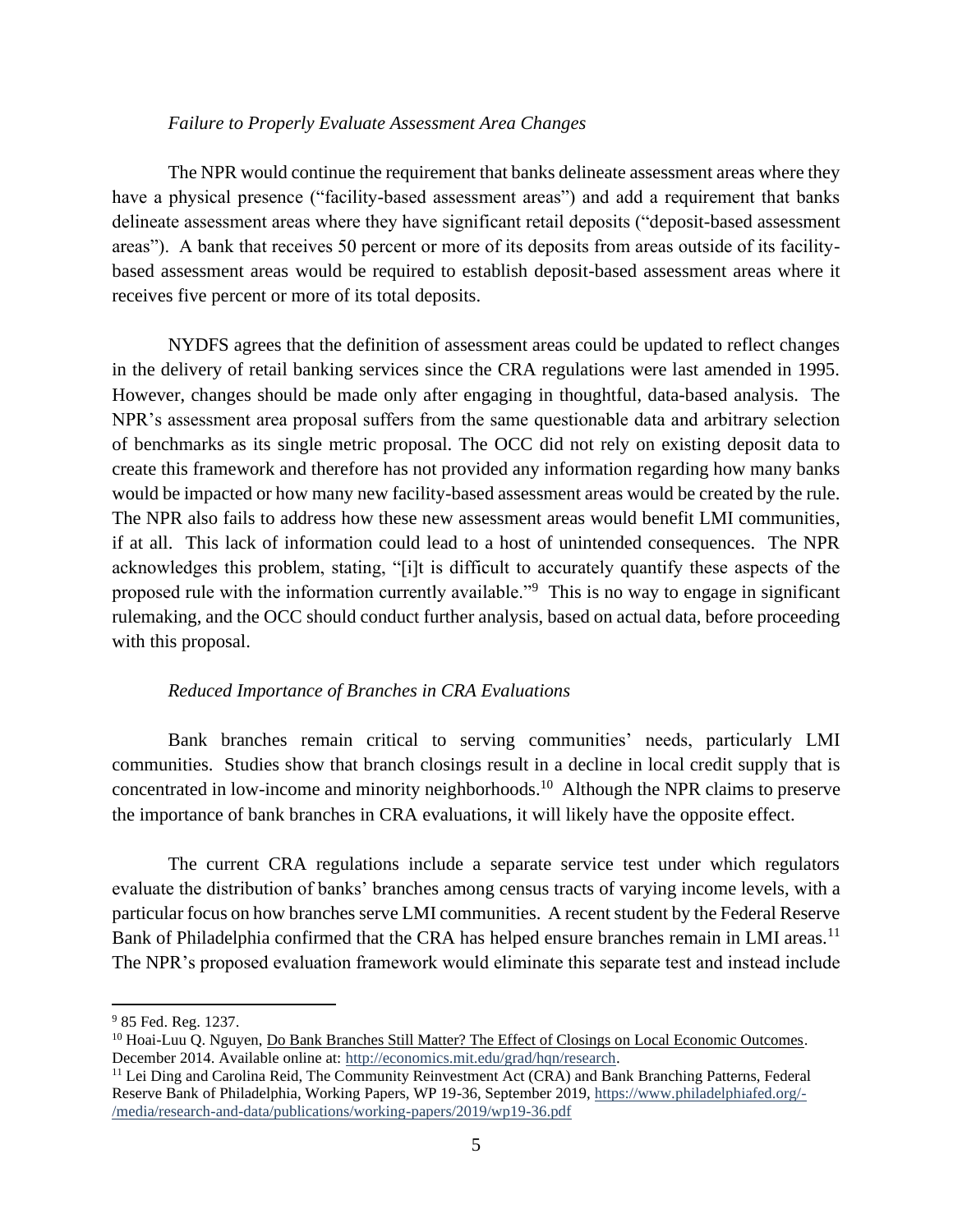branches as a minor component in the single metric ratio, which will likely diminish the importance of branches in determining CRA ratings. The OCC should reconsider this proposal and instead create further incentives for banks to establish and maintain branches in LMI and underserved areas.

## *New Bank Classifications and Associated Burdens*

In addition to perpetuating economic harm to LMI individuals, families, and communities, the NPR will impose new burdens on banks. These burdens will disproportionately impact community banks with assets between \$500 million and \$1.3 billion, which are evaluated as "intermediate-small banks" under the current CRA evaluation framework. A significant number of New York state-chartered banks are in this category.

The current CRA regulations include separate evaluations for small, intermediate-small, and large banks. The NPR would eliminate the intermediate-small category and classify any bank over \$500 million as a large bank. Banks with under \$500 million in assets would be classified as small banks and have the option to be evaluated under the existing standards or the NPR's new standards. Banks with over \$500 million in assets would be subject to substantial new data reporting and recordkeeping requirements, leading to significant implementation costs. These new requirements would be particularly burdensome for intermediate-small banks. The burdensome requirements could cause banks to intentionally slow growth, in order to remain with the small banks category. Accordingly, the OCC should consider increasing the threshold for large banks or, alternatively, retaining the intermediate designation.

Likewise, the NPR's proposed elimination of the "wholesale" and "limited purpose" bank test could negatively affect the wholesale banks NYFDS supervises. Wholesale banks do not operate like traditional retail banks and therefore have not previously been subject to the CRA's retail lending test; there would likely be unintended consequences of subjecting them to the onesize fits all approach of the NPR. However, the NPR does not address this issue in any detail. As with many of its proposals, the NPR ignores the potential impact of this proposed change.

### **An Alternative Approach: The Federal Reserve Board Proposal**

The banking system has undergone significant changes since regulators last amended the CRA regulations in 1995. The regulations could be amended to provide greater clarity to banks and community organizations, and to account for the manner in which technology has impacted consumers access to banking products and services. However, it is critical than any amendments to the CRA regulations be made only after careful consideration and analysis, while focusing on preserving the CRA's statutory purpose of ensuring banks serve the entire communities in which they operate.